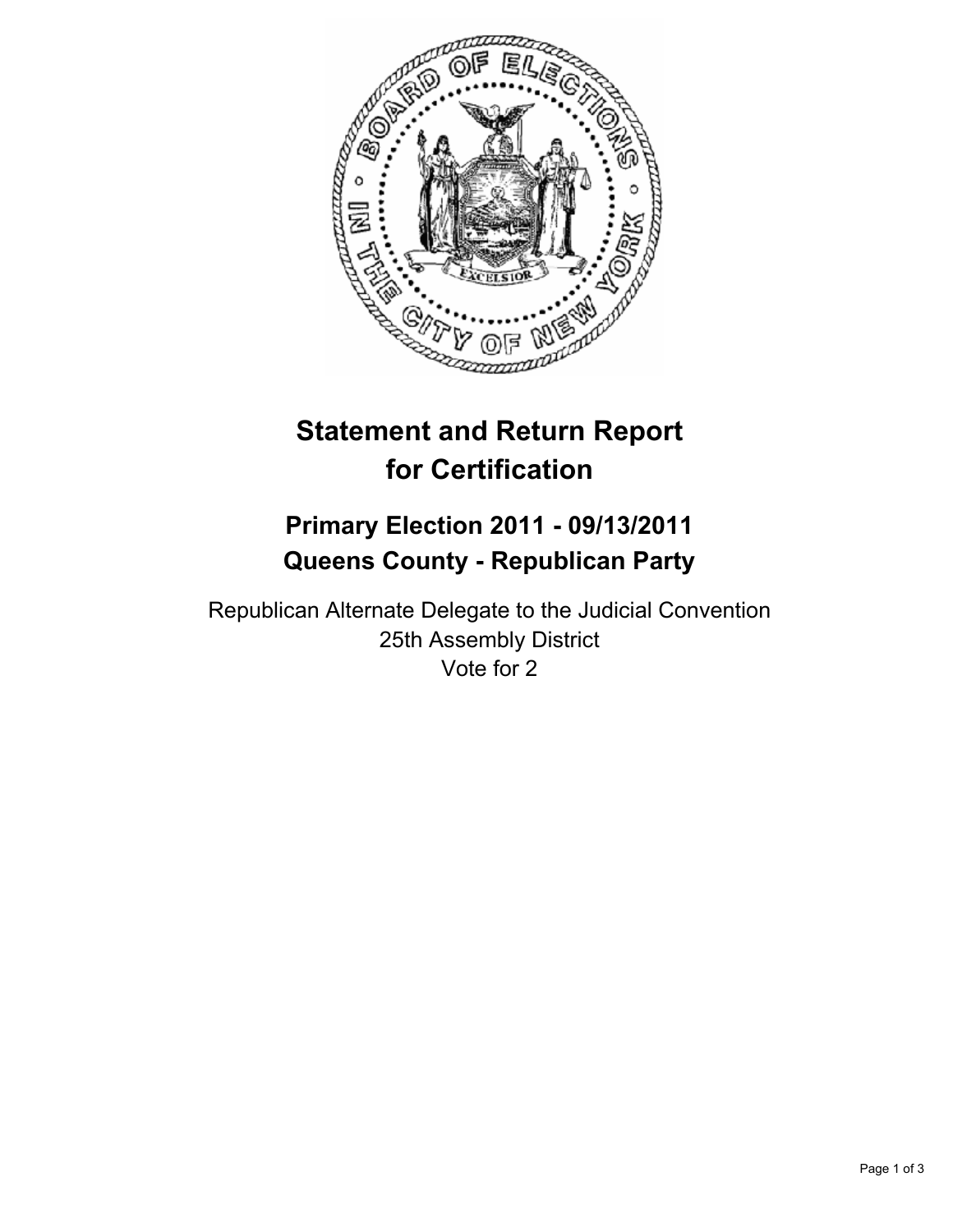

### **Assembly District 25**

| <b>PUBLIC COUNTER</b>                                    | 687            |
|----------------------------------------------------------|----------------|
| <b>EMERGENCY</b>                                         | 0              |
| ABSENTEE/MILITARY                                        | 27             |
| <b>FEDERAL</b>                                           | 0              |
| <b>SPECIAL PRESIDENTIAL</b>                              | 0              |
| <b>AFFIDAVIT</b>                                         | 1              |
| <b>Total Ballots</b>                                     | 715            |
| Less - Inapplicable Federal/Special Presidential Ballots | 0              |
| <b>Total Applicable Ballots</b>                          | 715            |
| <b>STEPHEN GRAVES</b>                                    | 320            |
| <b>GUSTAVO R RODRIGUEZ</b>                               | 217            |
| KARA M SORRENTINO                                        | 295            |
| BLANK (WRITE-IN)                                         | 4              |
| IRVIN FELDMAN (WRITE-IN)                                 | 1              |
| SHIMON FELDMAN (WRITE-IN)                                | $\overline{2}$ |
| <b>Total Votes</b>                                       | 839            |
| Unrecorded                                               | 591            |